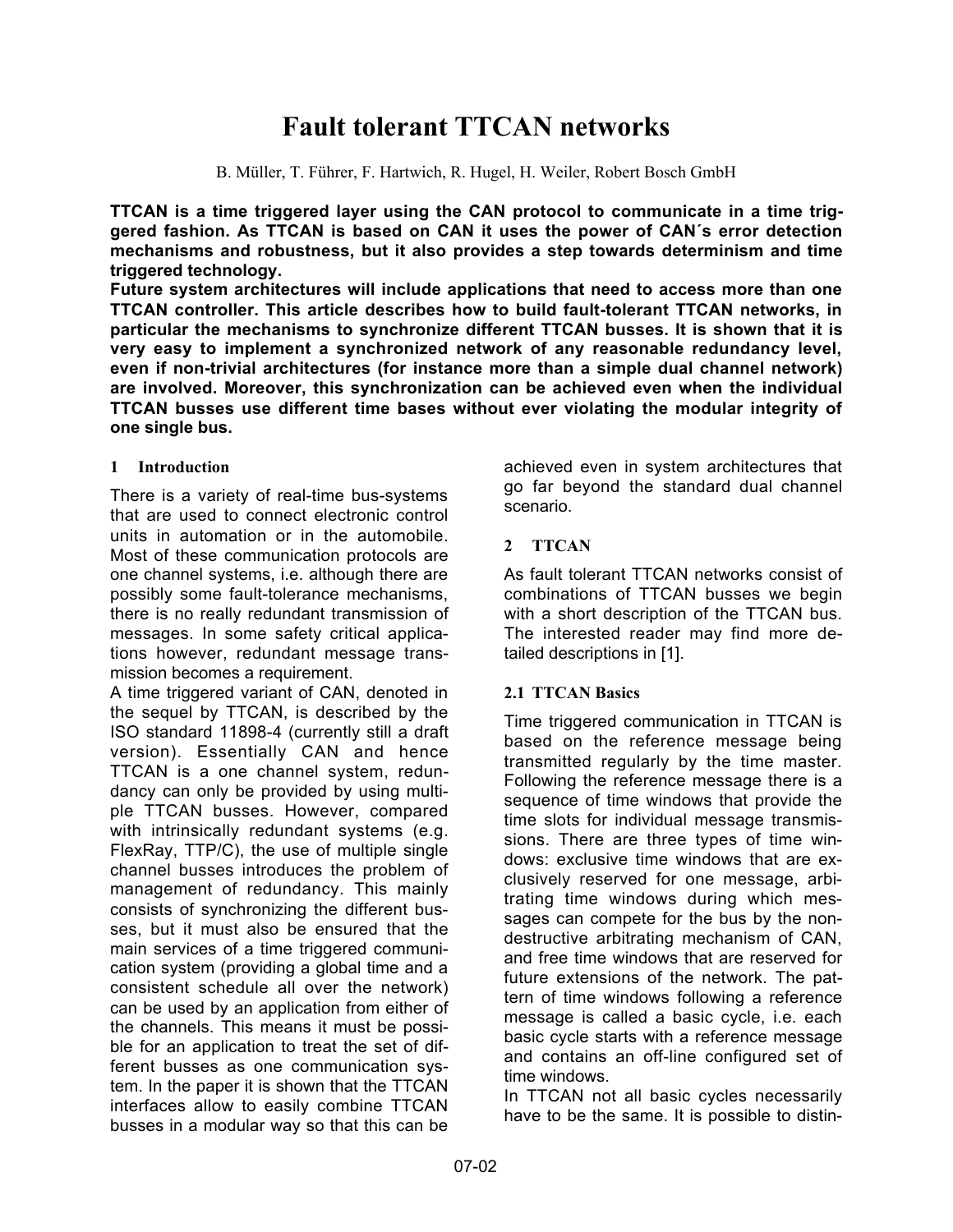guish different basic cycles by the cycle count, a counter that is incremented each cycle up to the maximum value after which it is restarted again. Combining all these different cycles we get the so called matrix cycle which represents the complete communication overview of a TTCAN network.



**Figure 1 Example of a matrix cycle**

# **2.2 TTCAN Timing**

A TTCAN controller can be configured to support two levels, level 1 and level 2. Level 2 is an extension of level 1, and only in level 2 high end synchronization and global time are provided [1]. In the sequel we will always consider level 2 networks although

Byte 1: Next\_Is\_Gap bit and cycle count

some of the mechanisms described below can also be used in level 1 networks.

Within a TTCAN controller we basically have three time notions: local time, cycle time, and global time. All three times run with the same rate but use different and varying relative phases to each other. Local time is the controller internal basis for all other times.

The basic network time unit is the so called NTU and within a level 2 controller the local time counter must be able to count even fractional parts of an NTU (with a fractional resolution of at least 3 bits).

With each reference message, cycle time is restarted. More precisely: The sample point of the SoF bit of any message generates a (logical) frame synchronization pulse in the network. On occurrence of such a frame synchronization pulse each controller captures the current value of its local time and, after identification of a message as reference message, treats this value (the local reference mark) as the starting point of cycle time, i.e. within a controller we have

# *Cycle time = Local time – Local reference mark.*

Actually the fractional parts of this difference are ignored as cycle time only counts NTUs.

| Next Is | Reserved | Cvcle | Cycle | Cvcle                                                                                               | Cvcle | Cvcle | Cvcle |
|---------|----------|-------|-------|-----------------------------------------------------------------------------------------------------|-------|-------|-------|
| Gap     |          |       |       | Count (5) $\vert$ Count (4) $\vert$ Count (3) $\vert$ Count (2) $\vert$ Count (1) $\vert$ Count (0) |       |       |       |

Byte 2: Fractional part NTU Res of Master Ref Mark and discontinuity bit

|     |  |   |  | Disc Bit |
|-----|--|---|--|----------|
| (6) |  | ▵ |  |          |

Byte 3: Low byte of Master\_Ref\_Mark

| <b>MRM</b>               | <b>MRM</b> | MRM      | <b>MRM</b> | <b>MRM</b> | MRM    | <b>MRM</b> | MRM |
|--------------------------|------------|----------|------------|------------|--------|------------|-----|
| $\overline{\phantom{a}}$ | ้ค<br>u    | '斥'<br>ີ | Δ          | ' (<br>. ب | $\sim$ |            | (0  |

Byte 4: High byte of Master\_Ref\_Mark

| MRM         | MRM         | MRM           | <b>MRM</b> | MRM    | MRM              | <b>MRM</b> | <b>MRM</b> |
|-------------|-------------|---------------|------------|--------|------------------|------------|------------|
| (イバ)<br>، ت | $ 4\rangle$ | $\Delta$<br>ັ | (40)       | $AA^*$ | $4^{\circ}$<br>u | ۵۱)<br>ັ   | /Ω<br>ັ    |

# **Figure 2: Reference message in TTCAN level 2**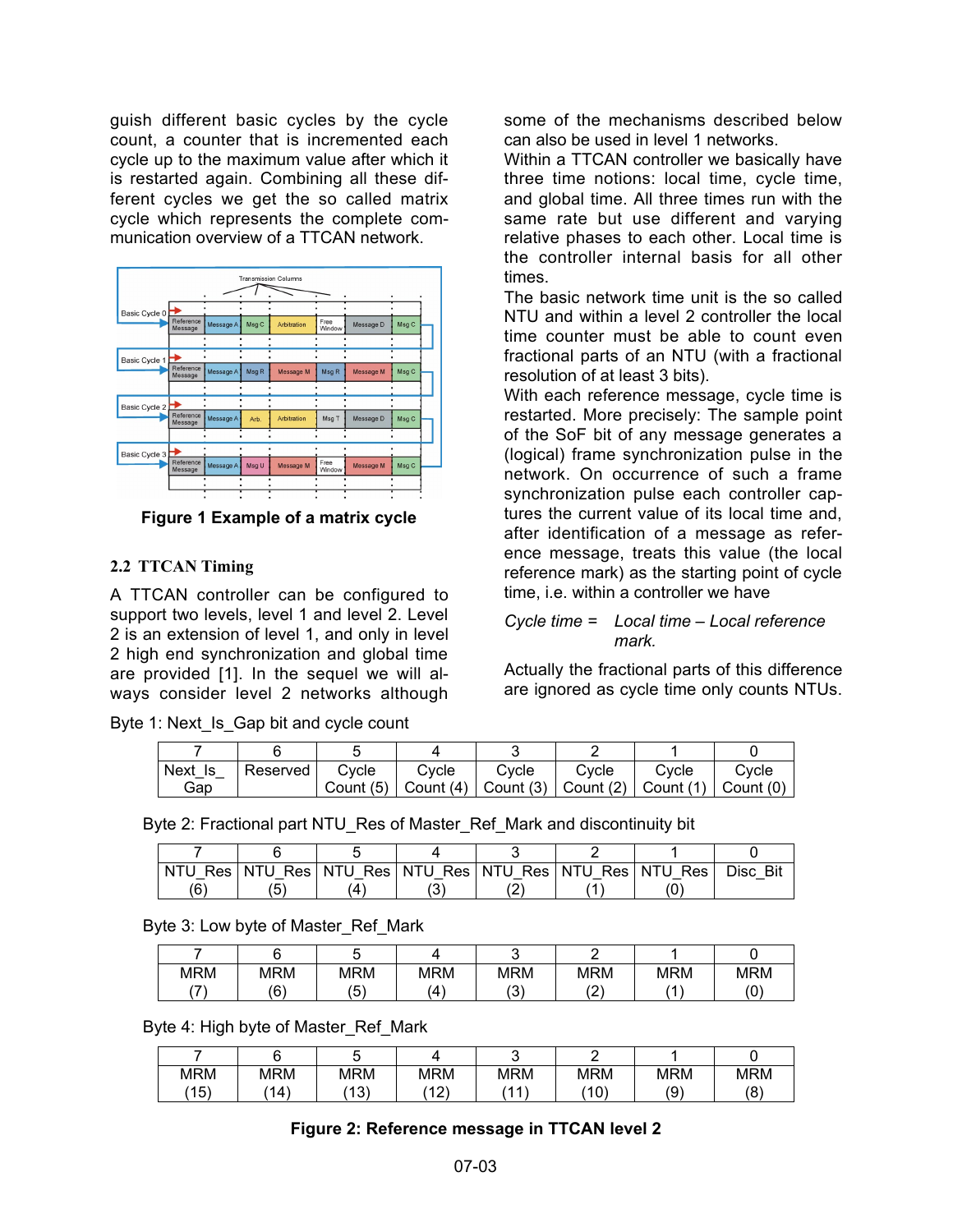Global time is not only using the existence but also the content of the reference message. Figure 2 shows the four mandatory bytes of the reference message, further data bytes may be added by the application.

By definition, at a given time, global time in a TTCAN network is what the current master thinks it is. So within the reference message the master transmits the global time value including fractional parts (the Master Ref Mark) that is valid at the pulse of the respective frame synchronization. The local offset - the difference between the Master Ref Mark and the corresponding local reference mark - gives the difference between local and global time at the point of frame synchronization, hence the local approximation to global time is given by

#### *Global time = local time +local offset*.

This even holds for the time master. We see that both cycle time and global time are derived from local time, and both are resynchronized with every reference message. Again the fractional parts of this difference are ignored as cycle time only counts NTUs. Moreover, each controller adjusts by use of the clock synchronization algorithm the rate of its local time, so that it almost perfectly matches the rate of the master: Within a TTCAN controller the rate of local time is determined by the so called TUR (time unit ratio) variable, a variable that indicates the (non-integer) ratio between an NTU and the local clock period. TUR has a configuration value within each controller, but a perfect adjustment to an oscillator in another node can only occur if the TUR value is adapted so that the local length of an NTU equals the

global (the master´s) length of the NTU as good as possible. The TTCAN clock synchronization automatically computes the optimum TUR value by use of the global time given by the master and therefore ensures that the different local times within the network have the same rate.

#### **2.3 TTCAN Initialization**

In a single channel TTCAN network there can be up to 8 potential time masters, distinguished by the three bit time master priority. The time master priority is given by the three least significant bits of the reference message that is transmitted by the respective potential time master. Although we do not describe the initialization procedure in detail (see for instance [1]), it is important to note that eventually the potential time master with the highest time master priority becomes the time master of the TTCAN network.

#### **2.4 The Gap Case**

Although it is possible to transmit the reference message completely periodically this is not required in TTCAN. To support this the time master announces in the reference message by use of the Next Is Gap bit that after the current basic cycle there will be a gap of undetermined length. (However, the maximum length of the gap is specified offline). At some point the application initiates the transmission of a reference message and so brings the gap to an end. This typically is synchronized with some application specific event.



**Figure 3: The gap**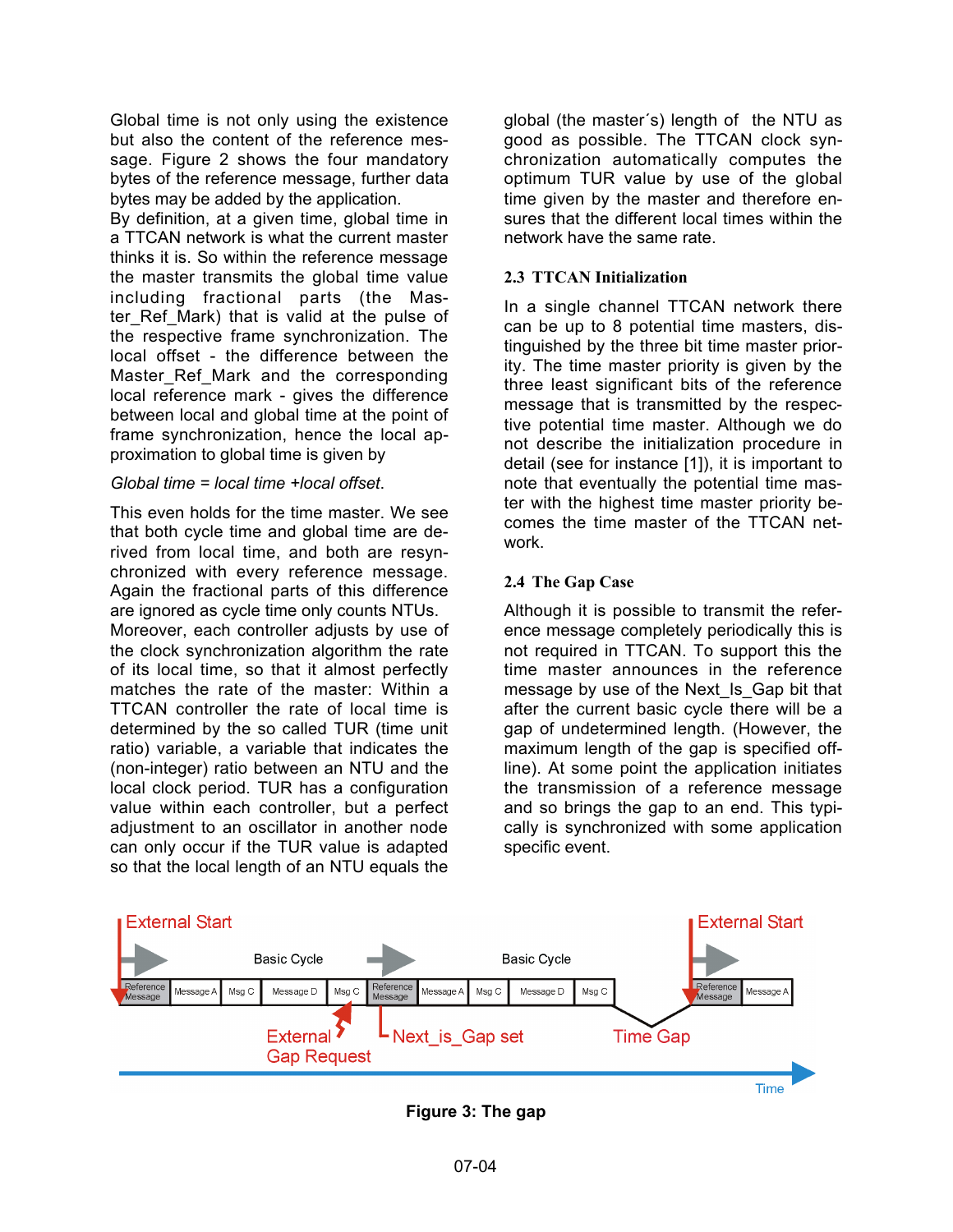This feature is particularly useful if one wants to synchronize applications to processes that are not periodic in the TTCAN time. Note that the gap does not influence continuity of global time, i.e. global time just continues to increase during the gap as it does during a cycle.

## **2.5 Global time discontinuities**

By definition the relation between TTCAN's global time and any external time is determined by the more or less random time at which the initialization of the TTCAN network began. In some applications it is desirable to synchronize TTCAN global time to some external source. In some cases the external source is not always present, in particular not during initialization (consider for instance synchronization to GPS time during start of an automobile in a garage). In this case at some point of time there will be a TTCAN network running with a global time that is significantly different from the external time and a synchronization problem arises. A TTCAN controller allows the application (of the master) to add some value to the global time, but, as the TTCAN global time is also used for protocol internal clock synchronization reasons, this must be signaled to the other nodes in the network. This signal is given by setting the discontinuity bit. The synchronization procedure contains the following steps:

- The application determines the difference between external time and TTCAN global time.
- The master is told to add this difference to the TTCAN global time.
- When transmitting the next reference message, the master uses the "new" global time within the reference message and sets the discontinuity bit.
- The receivers of the reference message adapt their global time according to the reference message but do not update their TUR value.

After these steps the TTCAN network is synchronized to the external global time.

### **2.6 Maintaining synchronization**

The above procedure describes how to synchronize the TTCAN global time to an external source by a discontinuous jump. However, to maintain synchronization it is important to adjust the rates as well. As all nodes will follow the master, it is sufficient to adjust the rate of the master. This can be done by allowing the application to influence the TUR value of the master. By using both mechanisms it is very easy to build and maintain a high quality synchronization of the TTCAN global time to an external source.

## **3 Fault-tolerant TTCAN networks**

Although CAN is intrinsically a two wire system with strong error detection and handling capabilities it is usually considered a one channel system. This means that faulttolerance and redundant channels can only be achieved by combining two or more CAN busses. Naturally exactly the same is true for TTCAN. So this section deals with the problem how to combine two or more TTCAN busses. The subsequent definitions may seem extremely formal when considering the comparably obvious architectures they cover, however they allow a precise notation and they allow to demonstrate clearly the extremely strong fault-tolerance capabilities that can be achieved by a combination of TTCAN networks.

We call a system of two TTCAN busses a coupled TTCAN pair if there is at least one "gateway" node that has access to both TTCAN busses.



**Figure 4: Classical redundant network**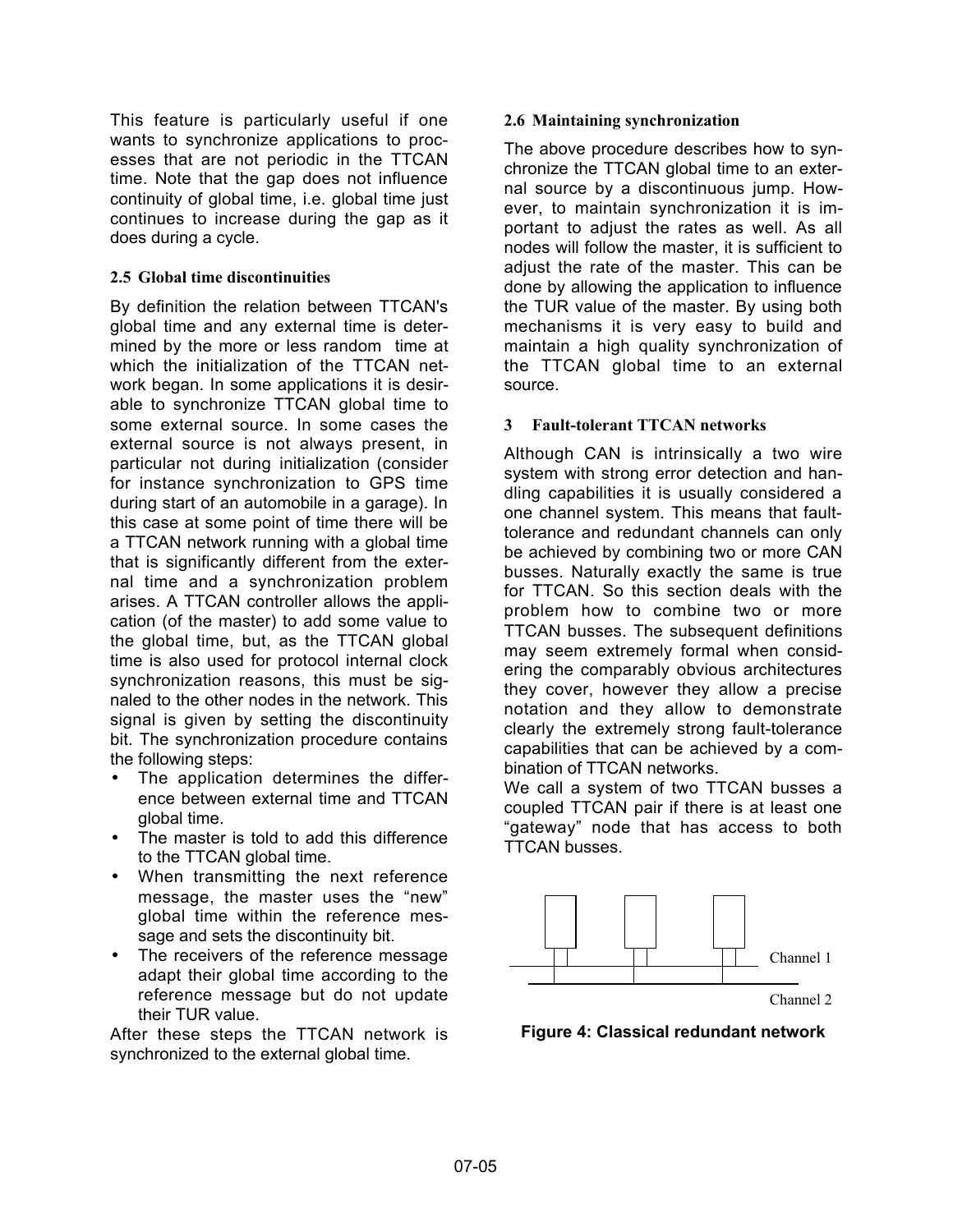Figure 4 shows a typical redundant network, where each node is a "gateway" node. This is the most straight forward example of a coupled TTCAN pair. However, a coupled TTCAN pair covers also architectures as depicted in Figure 5.



**Figure 5: Mixed redundant network**

Within a system of many TTCAN busses we call any two of those TTCAN-coupled if they are connected by a chain of coupled TTCAN pairs. More precisely: bus<sub>a</sub> and bus<sub>b</sub> are TTCAN coupled if there is a sequence (bus<sub>1</sub>,...,bus<sub>n</sub>) of TTCAN busses with bus<sub>1</sub> = bus<sub>a</sub> and bus<sub>n</sub> = bus<sub>b</sub> where (bus<sub>i</sub>,bus<sub>i+1</sub>) are coupled TTCAN pairs for all i=1,...,n-1. Now a fault tolerant TTCAN network is a system of TTCAN busses where each two of them are TTCAN coupled.



**Figure 6: Examples for fault-tolerant TTCAN networks**

Using fault-tolerant TTCAN networks it is possible to map the system safety structure into a system architecture that is best suited to solve the original problem.

The main basic message of the paper is that it is possible to treat all the busses of a faulttolerant TTCAN network as one communication system.

#### **4 Synchronization of TTCAN busses**

The main problem of a combination of two time triggered busses is that of synchronization. Redundancy management on message level itself is not a communication system problem as even in a two channel system it should be possible to transmit different messages on the two busses, so the message memory is provided for each channel and the management of redundant transmission is the task of a higher layer (e.g. FTCom in OSEKtime). When synchronizing two TTCAN busses there is a variety of synchronization problems to solve. First of all each controller has three times. Local time essentially is a controller internal time so cycle time and global time remain as candidates for synchronizing. Secondly both of those times have a rate and a phase aspect to synchronize. Now by definition the rates of global and cycle time within a controller are equal as they are both derived from local time. So three synchronization problems remain

- Phase synchronization of cycle time
- Phase synchronization of global time
- Rate synchronization

As for one TTCAN bus all nodes will follow the time master in all three aspects it is sufficient to solve these problems for the master of the TTCAN bus. In the sequel for shortness we use the abbreviation SL for the synchronization layer that synchronizes the different TTCAN busses.

#### **4.1 Phase synchroniz**a**tion of cycle time**

After initialization each TTCAN bus is running with its own time master, cycle time, and global time. We first consider only two busses. First of all the SL has to measure the phase difference between the two busses. This can be done in any of the "gate-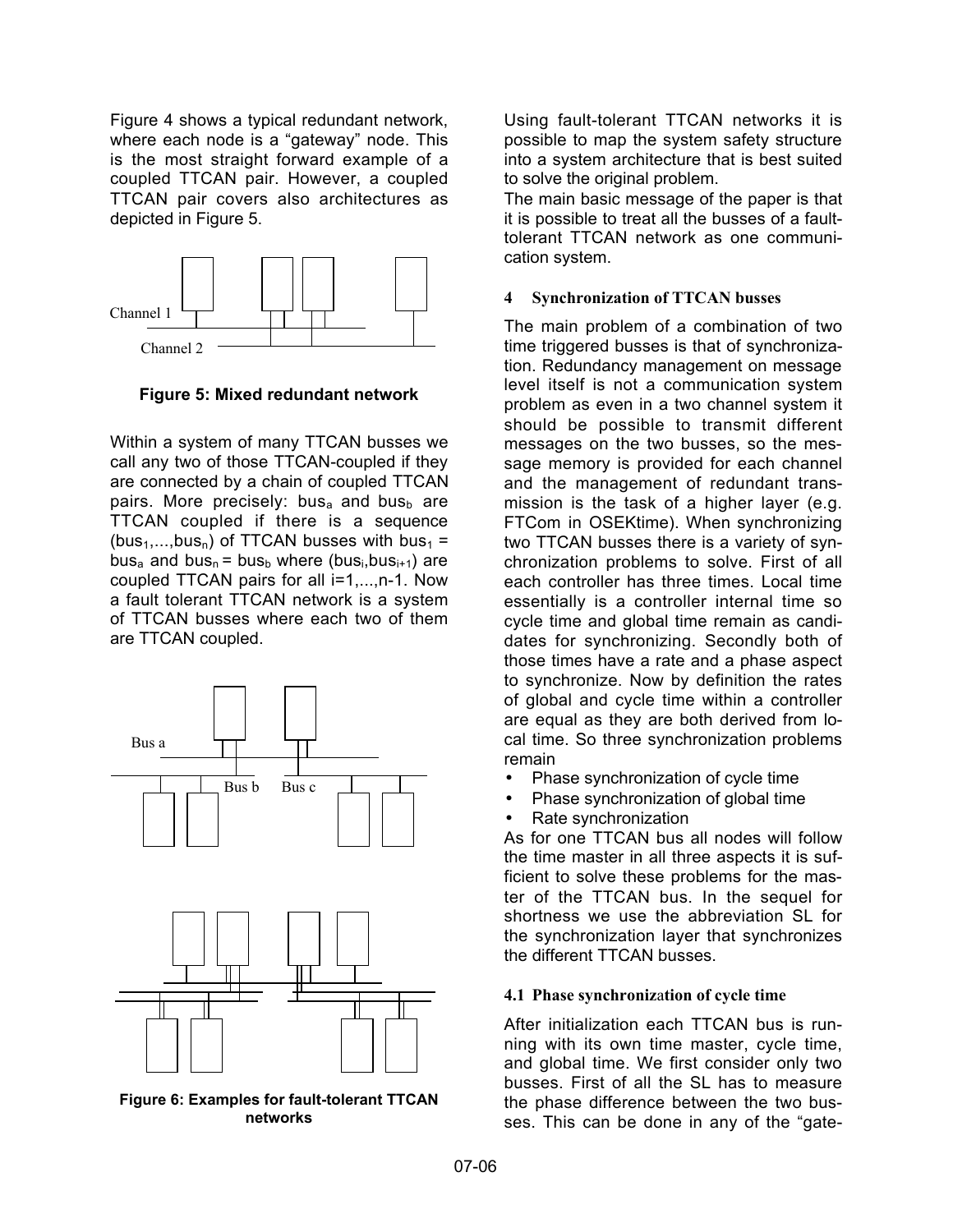way" nodes at any time as a phase (essentially) is not time dependent. To formulate this differently: As cycle time is part of the interface of a TTCAN controller the phase difference measurement is extremely simple for the SL and the real time requirements for this measurement are negligible for practical purposes.

A few remarks on the possible generalizations and implications should be added. First of all in order to have something like a "phase" we implicitly might assume that the (nominal) cycle lengths on the two busses are equal. Although this certainly will be one of the most important applications, this is not at all necessary. Consider for instance the case where the cycle length of the first bus is twice the cycle length of the second. It is obvious that a phase concept still is reasonably well defined and that the measurement still is as easy as in the case when all cycle lengths are equal. One might even go for more complicated scenarios like two cycles on the one bus versus three on the other.

The second point is that we also may have assumed that the time unit, the NTU, is the same on both busses. Again this certainly will be an important application case but it is not a necessary assumption. For instance in some applications the resolution for one bus can be much higher than on the other. This even extends to the use of different baud rates. As long as the SL knows the ratio between the involved NTUs there is still no problem. When thinking about a standardization of the SL one doubtlessly will restrict the possibilities but the fact that the definition of the TTCAN interfaces removes all non trivial real-time requirements from the measurement remains true.

After having performed the measurement the SL has to tell the time masters of the two busses the desired phase jump for the relevant bus. All of the above statements about real-time implications hold here as well. The desired phase difference might be zero, but this is not necessary. On the contrary in a redundant system one might explicitly wish to have a non zero phase difference to avoid common mode failures. We make some remarks on possible implementations and

special cases. In the easiest and most obvious case one bus synchronizes on the other, i.e. the first bus is not influenced at all by the SL and only the second bus adjusts its phase. If the current time master of the second bus is one of the gateway nodes, the SL can operate solely within this node and the necessary information transfer is more or less trivial. So an efficient implementation of the SL might use the following strategy: Bus<sub>2</sub> synchronizes on bus<sub>1</sub> (considers bus<sub>1</sub> as the "master bus"), the time master(s) of bus<sub>2</sub> with the highest time master priorities are gateway nodes, the SL operates within each of those gateway nodes internally (without any communication to the node outside), and the SL within a node can only get active when it detects that the node is the current master of bus $_2$ . However, this strategy is the only one. It is possible to use CAN messages to communicate the desired phase jump to the current master of bus<sub>2</sub>. In particular it is not necessary that one of the gateway nodes is a time master on any of the participating busses.

A time master that has to produce a phase shift will set the Next\_Is\_Gap bit in the next reference message and will use the desired phase jump to initiate the transmission of the reference message one cycle later. After the transmission of this deferred reference message on both busses the cycle times of both busses have the desired phase relation. Again by the interfaces of the TTCAN controller [2] this can be handled completely without any significant real-time implications on the involved application CPU. So the problem of synchronizing two TTCAN busses can be considered to be solved. When considering a whole fault-tolerant TTCAN network, the general case can by definition be reduced to the above, although the SL then additionally has to ensure that two TTCAN busses that are synchronized at some time stay so during the rest of the synchronization process. Without additional network load this can for instance be solved by introducing some kind of ordering structure (not even necessarily linear) on the system of TTCAN busses. Just to give an example: Each TTCAN bus is assigned an order level. There is one bus with order level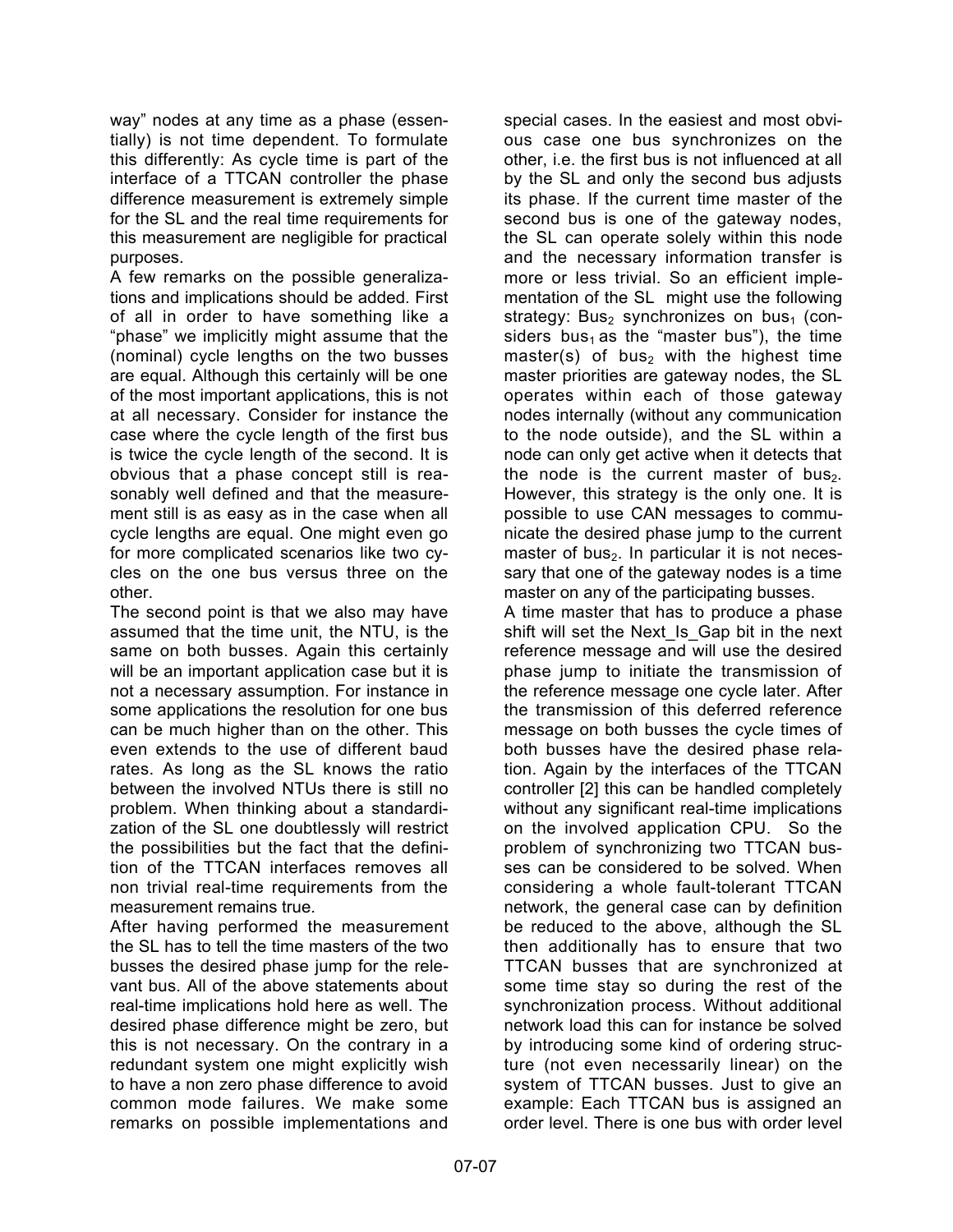1, and each bus of order level n must form a coupled TTCAN pair with some bus of order level n-1. By definition of a fault-tolerant TTCAN network it is clear that such an ordering structure can always be found. The synchronizing strategy then is that each bus of order level n considers exactly one bus of order level n-1 as a master bus. This certainly is just an example but existence of one example shows that it is possible to handle the cycle time synchronization within a complete fault-tolerant TTCAN network.

## **4.2 Phase synchroniz**a**tion of global time**

Essentially similar statements and strategies can be applied as for the cycle time although naturally another mechanism for the synchronization must be used. Therefore this part is only sketched. As above it is sufficient to consider only two busses. The SL has to measure the phase difference, calculate the desired phase shifts for both busses and give the information to the current time master of the respective bus. Both busses can have different cycle lengths and bit times as those are irrelevant for global time. Different nominal NTU lengths can easily be handled if there is an integer factor (preferably a power of 2) between them. The TTCAN interfaces allow to do this any time without imposing any real-time requirements onto the application CPU.

A time master that has to produce a phase shift uses the discontinuity bit for the global time exactly as explained in section 2.5. After successful transmission of this reference message the global time phases of the two busses are synchronized.

## **4.3 Rate synchronization**

The rate both of global and cycle time on a TTCAN bus is determined by the rate of the local time of the current time master on this bus. Besides oscillator frequency the only relevant influence on the rate of the local time is given by the TUR value. Within the time master the TUR value remains constant during normal operation of the protocol (slow changes towards the configuration value are allowed, but this is not relevant here). However the application is allowed to

enforce some TUR value using a TTCAN interface. This again allows a very simple way to synchronize rates (as above we can concentrate on the synchronization of two busses): The SL starts to measure the rate difference (or ratio) between both busses, it then calculates the new TUR values (or a corresponding quantity) for the two busses and gives this information to the current time masters of the respective busses. A time master receives a new TUR value from the application and, beginning with the transmission of the next reference message, starts to use this value. One basic cycle later the other nodes on the bus are rate synchronized as well.

Some comments on the measurement step: This can be done in different ways. A precise measurement can for instance be performed by measuring the length of the same physical time interval in units of both busses. Using interrupts (this has real-time implications, i.e. may not be a preferred option) one can use a time interrupt from one TTCAN controller at a given time to capture the local time of the other TTCAN controller. Doing this twice, we get the desired ratio. Without interrupts, the SL may capture the time values of both controllers on a regular (but not necessarily periodic) basis and get the ratio out the differences. There are a few variations of this strategy as well (like monitoring the behavior of time differences). Taking all things together it is possible to measure the ratio without any real-time implications. However, it may be possible that a division is required (acceptable in software). An optimized strategy can be used again if the second bus is synchronized on the first one and if the SL operates on the time master of the second bus. Then the SL can just take the TUR value that is gained from the first bus and enforce this value for the second bus. In case the involved TTCAN controllers have the same interface, the whole rate synchronization essentially is a copying action.

#### **5 Conclusion**

We have demonstrated in this paper that there exist simple and in real-time applications usable mechanisms to synchronize all